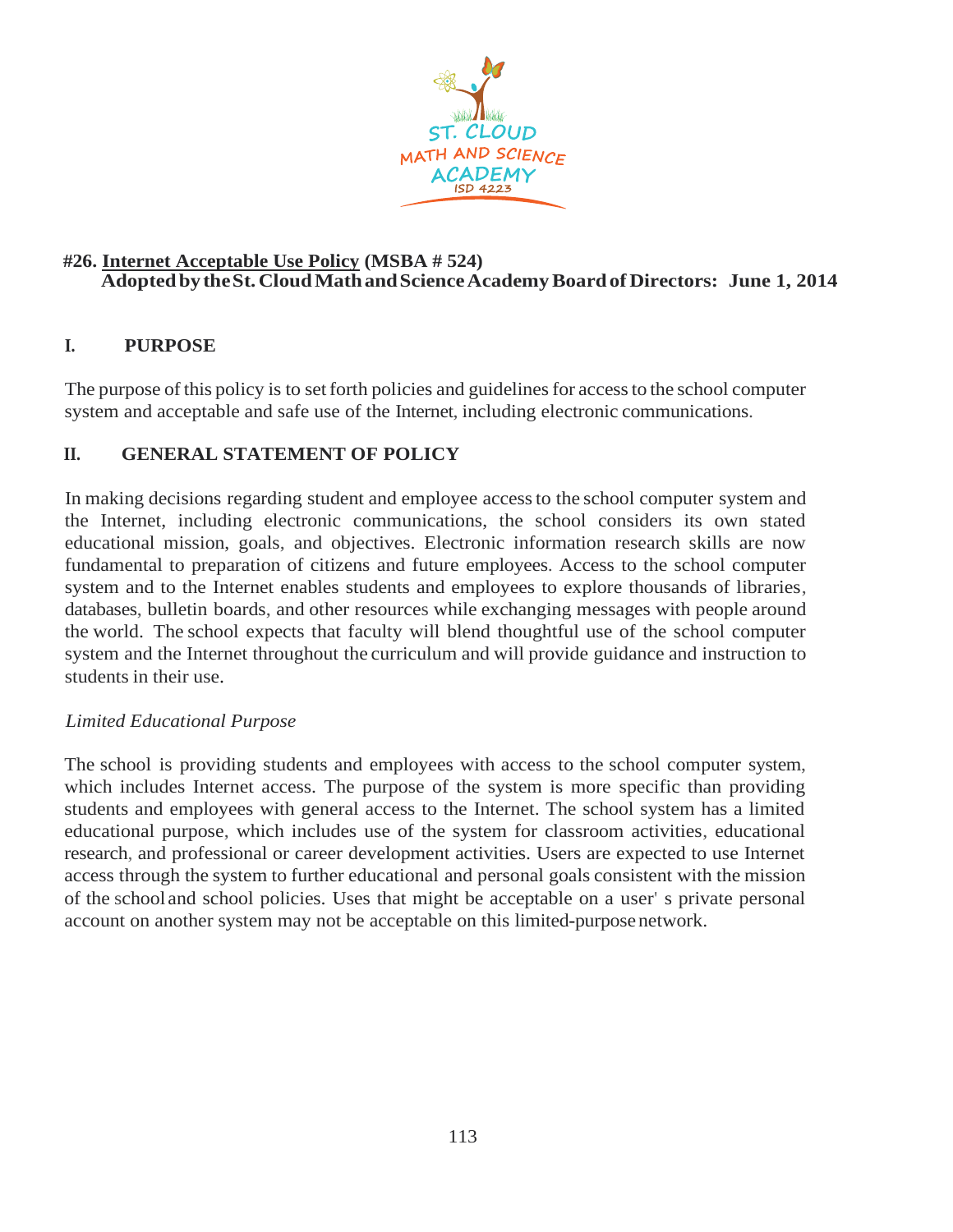## *Use of System Is a Privilege*

The use of the school system and access to use of the Internet is a privilege, not a right. Depending on the nature and degree of the violation and the number of previous violations, unacceptable use of the school system or the Internet may result in one or more of the following consequences: suspension or cancellation of use or access privileges; payments for damages and repairs; discipline under other appropriate school policies, including suspension, expulsion, exclusion or termination of employment; or civil or criminal liability under other applicable laws.

## *Unacceptable Uses*

- A. The following uses of the school system and Internet resources or accounts are considered unacceptable:
	- Users will not use the school system to access, review, upload, download, store, print, post, receive, transmit or distribute:
		- Pornographic, obscene or sexually explicit material or other visual depictions that are harmful to minors;
		- Obscene, abusive, profane, lewd, vulgar, rude, inflammatory, threatening, disrespectful, or sexually explicit language;
		- Materials that use language or images that are inappropriate in the education setting or disruptive to the educational process;
			- Information or materials that could cause damage or danger of disruption to the educational process;
			- Materials that use language or images that advocate violence or discrimination toward other people (hate literature) or that may constitute harassment or discrimination.
	- Users will not use the school system to knowingly or recklessly post, transmit or distribute false or defamatory information about a person or organization, or to harass another person, or to engage in personal attacks, including prejudicial or discriminatory attacks.
	- Users will not use the school system to engage in any illegal act or violate any local, state or federal statute or law.
	- Users will not use the school system to vandalize, damage or disable the property of another person or organization, will not make deliberate attempts to degrade or disrupt equipment, software or system performance by spreading computer viruses or by anyothermeans,will nottamper with,modify orchange the school system software, hardware or wiring or take any action to violate the school 's security system, and will not use the school system in such a way as to disrupt the use of the system by other users.
	- Users will not use the school system to gain unauthorized access to information resources or to access another person' s materials, information or files without the implied or direct permission of that person.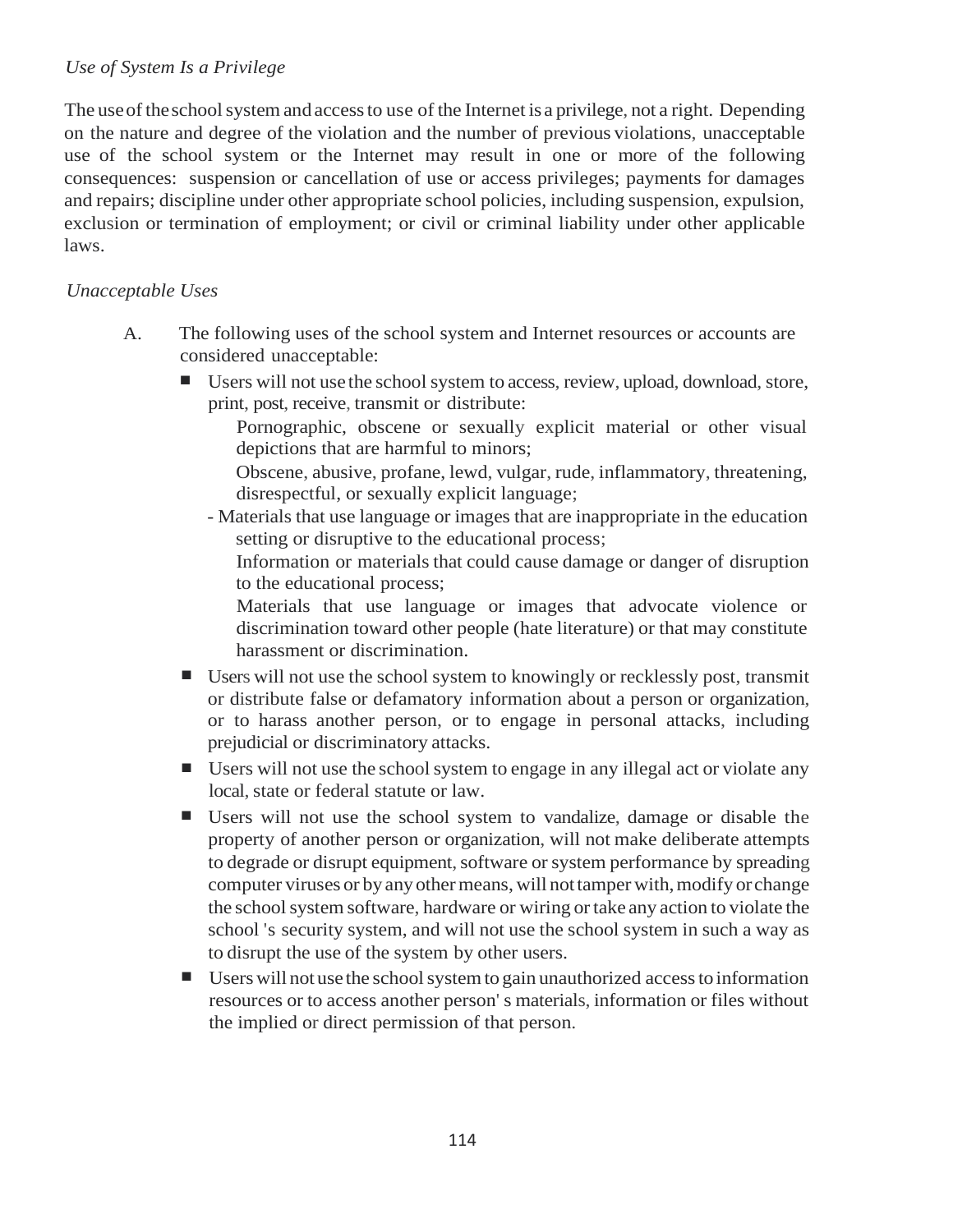- Users will not use the school system to post private information about another person, personal contact information about themselves or other persons, or other personally identifiable information, including, but not limited to, addresses , telephone numbers, school addresses, work addresses, identification numbers, account numbers, access codes or passwords, labeled photographs or other information that would make the individual' s identity easily traceable, and will not repost a message that was sent to the user privately without permission of the person who sent themessage.
- Users must keep all account information and passwords on file with the designated school official. Users will not attempt to gain unauthorized access to the school system or any other system through the school system, attempt to log in through another person's account, or use computer accounts, access codes or network identification other than those assigned to the user. Messages and records on the school system may not be encrypted without the permission of appropriate school authorities.
- Users will not use the school system to violate copyright laws or usage licensing agreements, or otherwise to use another person's property without the person' s prior approval or proper citation, including the downloading or exchanging of pirated software or copying software to or from any school computer, and will not plagiarize works they find on the Internet.
- Users will not use the school system for conducting business, for unauthorized commercial purposes or for financial gain unrelated to the mission of the school. Users will not use the school system to offer or provide goods or services or for product advertisement. Users will not use the school system to purchase goods or services for personal use without authorization from the appropriate school official.
- B. If a userinadvertently accesses unacceptable materials or an unacceptable Internet site, the user shall immediately disclose the inadvertent access to an appropriate school official. In the case of a school employee, the immediate disclosure shall be to the employee's immediate supervisor and/or the building administrator. This disclosure may serve as a defense against an allegation that the user has intentionally violated this policy. In certain rare instances, a user also may access otherwise unacceptable materials if necessary to complete an assignment and if done with the prior approval of and with appropriate guidance from the appropriate teacher or, in the case of a school employee, the building administrator.

#### *Filter*

- A. All school computers with Internet access and available for student use will be equipped to restrict, by use of available software filtering technology or other effective methods, all student access to materials that are reasonably believed to be obscene, child pornography or harmful to minors under stateor federal law.
- B. All school computers with Internet access, not just those accessible and available to students, will be equipped to restrict, by use of available software filtering technology or other effective methods, adult access to materials that are reasonably believed to be obscene or child pornography under state or federal law.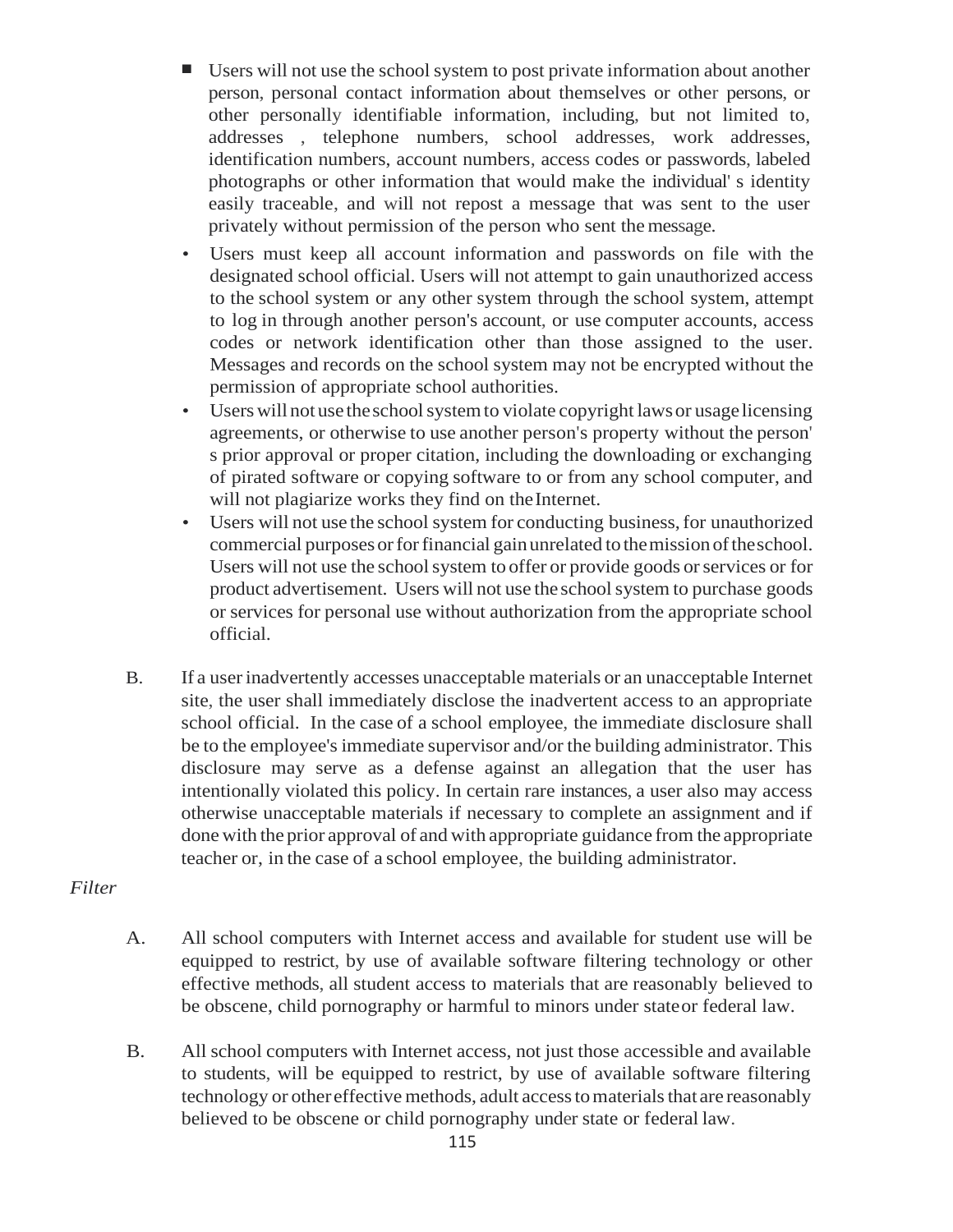- C. With respect to any of its computers with Internet access, the School will monitor the online activities of minors and employ technology protection measures during any use of such computers by minors and adults. The technology protection measures utilized will block or filter Internet access to any visual depictions that are:
	- Obscene;
	- Child pornography;
	- or Harmful to minors
- D. The term "harmful to minors" means any picture, image, graphic image file, or other visual depiction that:
	- Taken as a whole and with respect to minors, appeals to a prurient interest in nudity, sex, or excretion; or
	- Depicts, describes, or represents, in a patently offensive way with respect to what is suitable for minors, an actual or simulated sexual act or sexual contact, actual or simulated normal or perverted sexual acts, or a lewd exhibition of the genitals; and
	- Taken as a whole, lacks serious literary, artistic, political, or scientific value as to minors.
- E. An administrator, supervisor or other person authorized by the Charter School Director may disable the technology protection measure, during use by an adult, to enable access for bona fide research or other lawfulpurposes.

### *Consistency with Other School Policies*

Use of the school computer system and use of the Internet shall be consistent with school policies and the mission of the school.

### *Limited Expectation of Privacy*

- By authorizing use of the school system, the school does not relinquish control over materials on the system or contained in files on the system. Users should expect only limited privacy in the contents of personal files on the school system.
- Routine maintenance and monitoring of the school system may lead to a discovery that a user has violated this policy, another school policy, or the law.
- An individual investigation or search will be conducted if school authorities have a reasonable suspicion that the search will uncover a violation of law or school policy.
- Parents have the right at any time to investigate or review the contents of their child's files and e-mail files. Parents have the right to request the termination of their child' s individual account at anytime.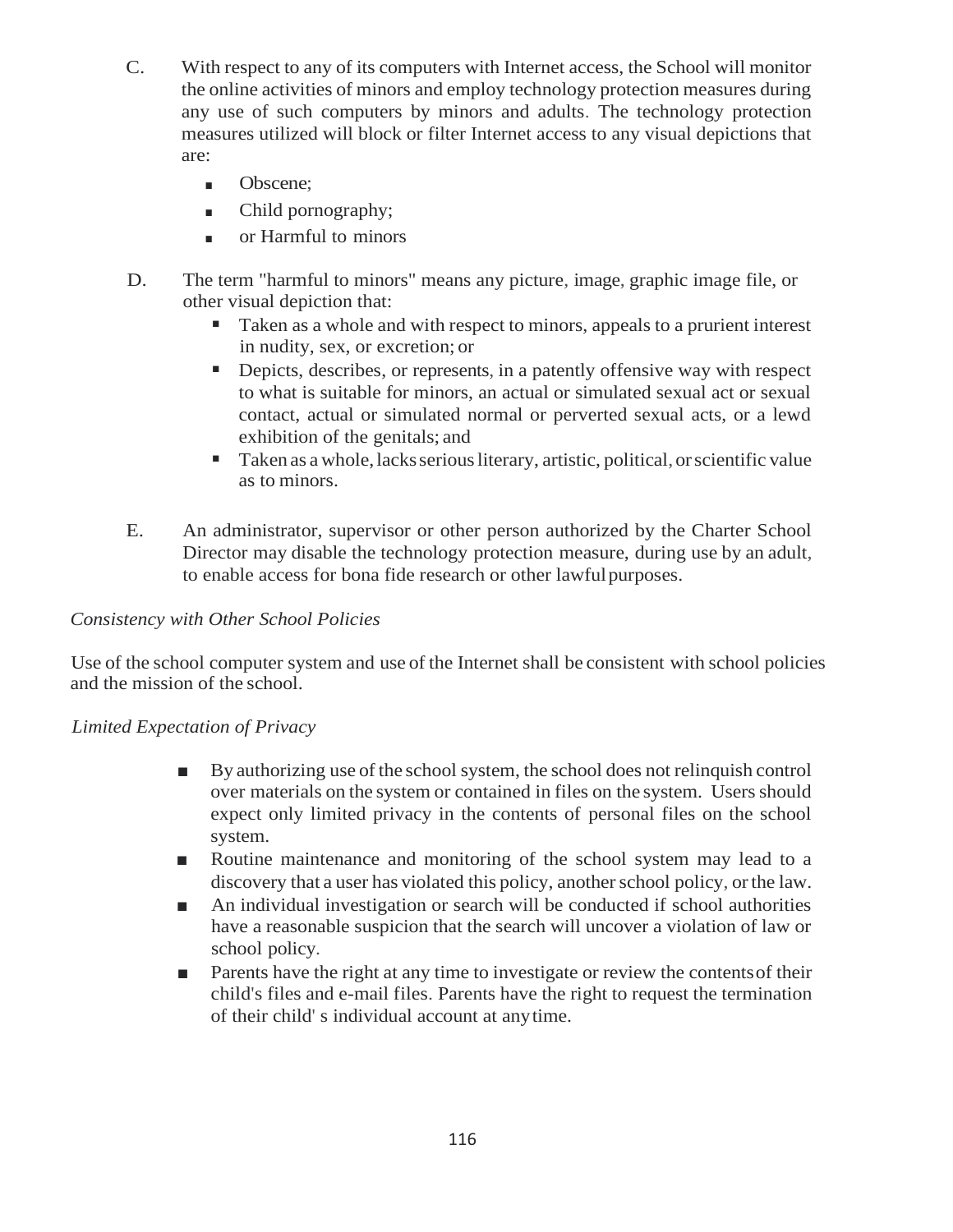- School employees should be aware that the school retains the right at any time to investigate or review the contents of their files and e-mail files. In addition, school employees should be aware that data and other materials in files maintained on the school system might be subject to review, disclosure or discovery under Minn.Stat.Ch. 13 (theMinnesota Government Data Practices Act).
- The school will cooperate fully with local, state and federal authorities in any investigation concerning or related to any illegal activities or activities not in compliance with school policies conducted through the school system.

# *Internet Use Agreement*

- The proper use of the Internet, and the educational value to be gained from proper Internet use, is the joint responsibility of students, parents and employees of the school.
- This policy requires the permission of and supervision by the school 's designated professional staff before a student may use a school account or resource to access the Internet.
- The Internet Use Agreement form for students must be read and signed by the user, the parent or guardian, and the supervising teacher. The employee must sign the Internet Use Agreement form for employees. The form must then be filed at the school office. As supervising teachers change, the agreement signed by the new teacher shall be attached to the original agreement.

# *Limitation on School Liability*

Use of the school system is at the user's own risk. The system is provided on an "as is, as available" basis. The school will not be responsible for any damage users may suffer, including, but not limited to, loss, damage or unavailability of data stored on school diskettes, tapes, hard drives or servers, or for delays or changes in or interruptions of service or mis-deliveries or nondeliveries of information or materials, regardless of the cause. The school is not responsible for the accuracy or quality of any advice or information obtained through or stored on the school system. The school will not be responsible for financial obligations arising through unauthorized use of the school system or the Internet.

### *User Notification*

- A. All users shall be notified of the school policies relating toInternet use.
- B. This notification shall include thefollowing:
	- Notification that Internet use is subject to compliance with school policies.
	- Disclaimers limiting the school 's liability relative to:
		- Information stored on school diskettes, hard drives orservers.
		- Information retrieved through school computers, networks or online resources.

Personal property used to access school computers, networks or online resources. Unauthorized financial obligations resulting from use of school resources/accounts to access the Internet.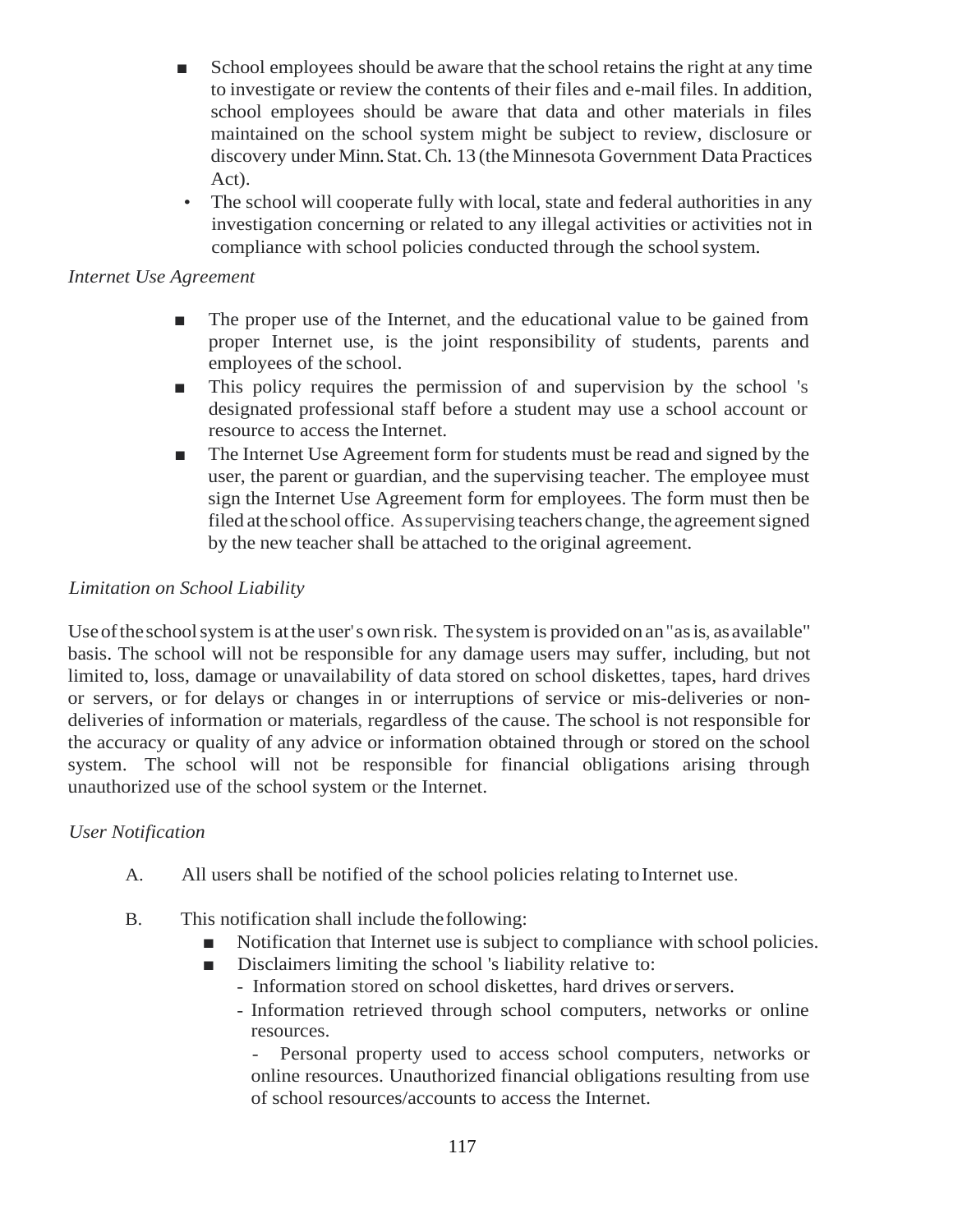- A description of the privacy rights and limitations of school sponsored/managed Internet accounts.
- Notification that, even though the school may use technical means to limit student Internet access, these limits do not provide a foolproof means for enforcing the provisions of this acceptable use policy.
- Notification that goods and services can be purchased overthe Internet that could potentially result in unwanted financial obligations and that any financial obligation incurred by a student through the Internet is the sole responsibility of the student and/or the student's parents.
- Notification that the collection, creation, reception, maintenance and dissemination of data via the Internet, including electronic communications, is governed by Policy 406, Public and Private Personnel Data, and Policy 515, Protection and Privacy of Pupil Records.
- Notification that, should the user violate the school 's acceptable use policy , the user's access privileges may be revoked, school disciplinary action may be taken and/or appropriate legal action may be taken.
- Notification that all provisions of the acceptable use policy is subordinate to local, state and federal laws.

# *Parents' Responsibility; Notification of Student Internet Use*

- A. Outside of school, parents bear responsibility for the same guidance of Internet use as they exercise with information sources such as television, telephones, radio, movies and other possibly offensive media. Parents are responsible formonitoring their student's use of the school system and of the Internet if the student is accessing the school system from home or a remotelocation.
- B. Parents will be notified that their students will be using school resources/accounts to access the Internet and that the school will provide parents the option to request alternative activities not requiring Internet access. This notification should include:
	- A copy of the user notification form provided to the student user.
	- A description of parent/guardian responsibilities.
	- A notification that the parents have the option to request alternative educational activities not requiring Internet access and the material to exercise this option.
	- A statement that the Internet Use Agreement must be signed by the user, the parent or guardian, and the supervising teacher prior to use by the student.
	- Astatement that the school's acceptable use policy is available for parental review.